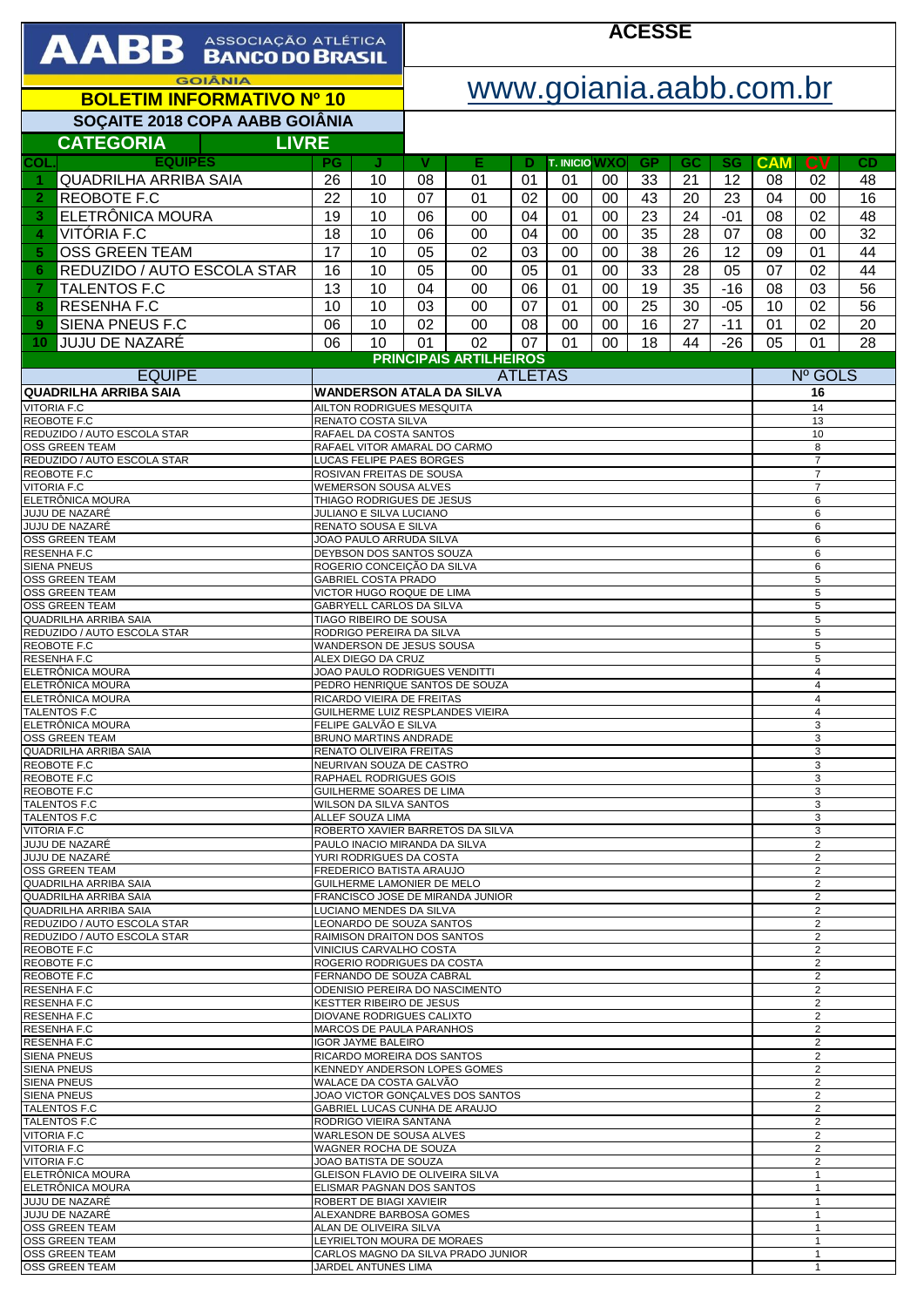| <b>TOTAL DE GOLS MARCADO</b> |                                      |   |  |  |
|------------------------------|--------------------------------------|---|--|--|
| <b>CONTRA</b>                |                                      | O |  |  |
| <b>VITORIA F.C</b>           | RICARDO ALVES DA SILVA               |   |  |  |
| <b>VITORIA F.C</b>           | <b>WELDER SANTOS DO NASCIMENTO</b>   |   |  |  |
| <b>VITORIA F.C</b>           | <b>JEOVANIO ROCHA DO NASCIMENTO</b>  |   |  |  |
| <b>VITORIA F.C</b>           | JOSE EUSTAQUIO DA SILVA JUNIOR       |   |  |  |
| <b>TALENTOS F.C</b>          | RUI BARBOSA DOS SANTOS JUNIOR        |   |  |  |
| <b>TALENTOS F.C</b>          | HENRIQUE DA COSTA MENDES             |   |  |  |
| <b>TALENTOS F.C</b>          | VITOR DANIEL GONZAGA DOS SANTOS      |   |  |  |
| <b>TALENTOS F.C</b>          | DIEGO NEVES MESQUITA                 |   |  |  |
| <b>TALENTOS F.C</b>          | THIAGO ARANTES DIAS                  |   |  |  |
| <b>SIENA PNEUS</b>           | EVALDO TEIXEIRA DE SOUZA             |   |  |  |
| <b>SIENA PNEUS</b>           | LUDUGERIO MOREIRA DOS SANTOS         |   |  |  |
| <b>RESENHA F.C</b>           | <b>RENATO RODRIGUES DE ARAUJO</b>    |   |  |  |
| <b>RESENHA F.C</b>           | EDUARDO GOMES COSTA JUNIOR           |   |  |  |
| <b>RESENHAF.C</b>            | MARCUS PAULO ROSA DA COSTA           |   |  |  |
| <b>RESENHAF.C</b>            | <b>DOUGLAS PIRES FERREIRA</b>        |   |  |  |
| REOBOTE F.C                  | <b>WANDERSON SOUSA SANTOS</b>        |   |  |  |
| REOBOTE F.C                  | WGLENISSON CARVALHO E SILVA          |   |  |  |
| REOBOTE F.C                  | MAURICIO SILVESTRE ROSA NETO         |   |  |  |
| REDUZIDO / AUTO ESCOLA STAR  | FERNANDO ALEXANDRO DOS SANTOS FARIAS |   |  |  |
| REDUZIDO / AUTO ESCOLA STAR  | PAULO VITOR RODRIGUES HOLANDA        |   |  |  |
| REDUZIDO / AUTO ESCOLA STAR  | <b>DIEGO FERREIRA</b>                |   |  |  |
| REDUZIDO / AUTO ESCOLA STAR  | MAYCON HILTO ALVES DE OLIVEIRA       |   |  |  |
| REDUZIDO / AUTO ESCOLA STAR  | RONY ROCHA DA FONSECA                |   |  |  |
| REDUZIDO / AUTO ESCOLA STAR  | ORLEY JOSE MARCELINO DA SILVA JUNIOR |   |  |  |
| QUADRILHA ARRIBA SAIA        | <b>RUI CASTRO JUNIOR</b>             |   |  |  |
| <b>QUADRILHA ARRIBA SAIA</b> | THIAGO FERREIRA DE ARAUJO            |   |  |  |
| QUADRILHA ARRIBA SAIA        | NELSON NUNES DOS SANTOS              |   |  |  |

## **TOTAL DE GOLS MARCADO**

| <b>CARTOES AMARELOS</b>      |                                       |                |                                            |  |  |  |
|------------------------------|---------------------------------------|----------------|--------------------------------------------|--|--|--|
| <b>EQUIPE</b>                | <b>NOME</b>                           | QT             | <b>DATA DA RODADA</b>                      |  |  |  |
| ELETRONICA MOURA             | RICARDO VIEIRA DE FREITAS             | 2              | 07/04/2018 / 08/04/2018                    |  |  |  |
| <b>ELETRONICA MOURA</b>      | RAFAEL LOUZADO DE LIMA                | $\mathbf{1}$   | 25/04/2018                                 |  |  |  |
| ELETRONICA MOURA             | JOAO PAULO RODRIGUES VENDITTI         | $\mathbf{1}$   | 25/04/2018                                 |  |  |  |
| <b>IELETRÖNICA MOURA</b>     | LEANDRO DA CRUZ VIEIRA                | $\mathbf{1}$   | 21/04/2018                                 |  |  |  |
| JUJU DE NAZARÉ               | ANDRE LUIZ DA SILVA                   | 2              | 04/03/2018 / 17/03/2018                    |  |  |  |
| JUJU DE NAZARE               | FLAVIO PEREIRA DA SILVA               | 2              | 22/04/2018 / 25/04/2018                    |  |  |  |
| <b>JUJU DE NAZARE</b>        | FERNANDO ALVES DA SILVA               | -1             | 04/03/2018                                 |  |  |  |
| JUJU DE NAZARE               | <b>BRUNO RODRIGUES PEREIRA</b>        | $\overline{1}$ | 17/03/2018                                 |  |  |  |
| <b>OSS GREEN TEAM</b>        | <b>BRUNO MARTINS ANDRADE</b>          | $\overline{2}$ | 18/03/2018 / 25/03/2018                    |  |  |  |
| <b>OSS GREEN TEAM</b>        | ALAN DE OLIVEIRA SILVA                | -1             | 07/04/2018                                 |  |  |  |
| <b>OSS GREEN TEAM</b>        | VICTOR HUGO ROQUE DE LIMA             | $\overline{1}$ | 15/04/2018                                 |  |  |  |
| <b>OSS GREEN TEAM</b>        | RAFAEL VITOR AMARAL DO CARMO          | 2              | 18/03/2018 / 21/04/2018                    |  |  |  |
| QUADRILHA ARRIBA SAIA        | WANDERSON ATALA DA SILVA              | 2              | 07/04/2018 / 25/04/2018                    |  |  |  |
| QUADRILHA ARRIBA SAIA        | KAYO CEZAR CARVALHO SANTOS            | $\mathbf{1}$   | 29/04/2018                                 |  |  |  |
| QUADRILHA ARRIBA SAIA        | THIAGO FERREIRA DE ARAUJO             | $\mathbf{1}$   | 18/03/2018                                 |  |  |  |
| <b>QUADRILHA ARRIBA SAIA</b> | VICTOR HUGO DOS SANTOS E SILVA        | 1              | 04/03/2018                                 |  |  |  |
| REDUZIDO / AUTO ESCOLA STAR  | CARLOS RAFAEL DA SILVA SANTOS         | -1             | 03/03/2018                                 |  |  |  |
| REDUZIDO / AUTO ESCOLA STAR  | FERNANDO ALEXANDRO DOS SANTOS I       | $\mathbf{1}$   | 15/04/2018                                 |  |  |  |
| REDUZIDO / AUTO ESCOLA STAR  | RAIMISON DRAITON DOS SANTOS           | $\mathbf{1}$   | 21/04/2018                                 |  |  |  |
| REDUZIDO / AUTO ESCOLA STAR  | <b>MAYCON HILTO ALVES DE OLIVEIRA</b> | -1             | 10/04/2018                                 |  |  |  |
| REDUZIDO / AUTO ESCOLA STAR  | RAFAEL DA COSTA SANTOS                | 2              | 03/03/2018 / 18/03/2018                    |  |  |  |
| REDUZIDO / AUTO ESCOLA STAR  | PAULO VITOR RODRIGUES HOLANDA         | 1              | 24/02/2018                                 |  |  |  |
| REOBOTE F.C                  | FERNANDO DE SOUZA CABRAL              | -1             | 24/02/2018                                 |  |  |  |
| REOBOTE F.C                  | RAPHAEL DOS ANJOS SILVA               | $\mathbf{1}$   | 24/04/2018                                 |  |  |  |
| REOBOTE F.C                  | <b>GUILHERME SOARES LIMA</b>          | $\mathbf{1}$   | 25/03/2018                                 |  |  |  |
| <b>RESENHA F.C</b>           | ALEX DIEGO DA CRUZ                    | $\overline{2}$ | 25/02/2018 / 10/04/2018                    |  |  |  |
| <b>RESENHA F.C</b>           | ODENISIO PEREIRA DO NASCIMENTO        | -1             | 22/04/2018                                 |  |  |  |
| RESENHA F.C                  | <b>IGOR JAYME BALEIRO</b>             | $\mathbf{1}$   | 08/04/2018                                 |  |  |  |
| <b>SIENA PNEUS</b>           | LUDUGERIO MOREIRA DOS SANTOS          | 1              | 17/03/2018                                 |  |  |  |
| <b>SIENA PNEUS</b>           | WALACE DA COSTA GALVÃO                | $\mathbf{1}$   | 10/04/2018                                 |  |  |  |
| <b>SIENA PNEUS</b>           | RICARDO MOREIRA DOS SANTOS            | 1              | 17/03/2018                                 |  |  |  |
| TALENTOS F.C                 | GUILHERME LUIZ RESPANDES VIEIRA       | -1             | 18/03/2018                                 |  |  |  |
| TALENTOS F.C                 | MATHEUS MOURA CRUVINEL                | 1              | 25/03/2018                                 |  |  |  |
| <b>TALENTOS F.C</b>          | THIAGO ARANTES DIAS                   | $\mathbf{1}$   | 21/04/2018                                 |  |  |  |
| <b>TALENTOS F.C</b>          | DIEGO NEVES MESQUITA                  | -1             | 21/04/2018                                 |  |  |  |
| <b>TALENTOS F.C</b>          | WILSON DA SILVA SANTOS                | $\overline{1}$ | 08/04/2018                                 |  |  |  |
| <b>TALENTOS F.C</b>          | <b>GUSTAVO DE SOUZA SANTOS</b>        | 2              | 18/03/2018 / 25/03/2018                    |  |  |  |
| TALENTOS F.C                 | RODRIGO VIEIRA SANTANA                | 1              | 03/03/2018                                 |  |  |  |
| <b>VITORIA F.C</b>           | <b>WEMERSON SOUSA ALVES</b>           | $\mathbf{1}$   | 07/04/2018                                 |  |  |  |
| <b>VITORIA F.C</b>           | AILTON RODRIGUES MESQUITAS            | $\overline{1}$ | 24/04/2018                                 |  |  |  |
| <b>VITORIA F.C</b>           | RICARDO ALVES DA SILVA NETO           | $\mathbf 1$    | 29/04/2018                                 |  |  |  |
| <b>VITORIA F.C</b>           | WAGNER ROCHA DE SOUZA                 | $\mathbf{1}$   | 24/04/2018                                 |  |  |  |
| <b>VITORIA F.C</b>           | JEOVANIO ROCHA DO NASCIMENTO          | 1 <sup>1</sup> | 25/02/2018                                 |  |  |  |
| <b>VITORIA F.C</b>           | WESLEY DE SOUSA ALVES                 | $\overline{2}$ | 03/03/2018 / 15/04/2018                    |  |  |  |
| <b>VITORIA F.C</b>           | JOAO BATISTA DE SOUZA                 | 1              | 25/02/2018                                 |  |  |  |
|                              |                                       |                | <b>CARTÕES VERMELHOS</b>                   |  |  |  |
| <b>EQUIPE</b>                | <b>NOME</b>                           | QT             | <b>DATA DA RODADA</b>                      |  |  |  |
| JUJU DE NAZARE               | CLEBER DE SOUZA DA SILVA LEITE        | 5              | ART 57º, Inciso XII DO CJDD<br>08/04/2018  |  |  |  |
| ELETRÔNICA MOURA             | RICARDO VIEIRA DE FREITAS             | 5              | ART 57º, Inciso XII DO CJDD<br>25/04/2018  |  |  |  |
| QUADRILHA ARRIBA SAIA        | FRANCISCO JOSE DE MIRANDA JUNIOR      | $\mathbf{1}$   | ART 57º, Inciso VIII DO CJDD<br>25/04/2018 |  |  |  |
| <b>RESENHA F.C</b>           | OTAVIO FELIX DE SOUSA FILHO           | $\mathbf{1}$   | ART 57º, Inciso VIII DO CJDD<br>29/04/2018 |  |  |  |
| TALENTOS F.C                 | JOAO PAULO MOURA DAMACENO             | 5              | ART 57º, Inciso XII DO CJDD<br>08/04/2018  |  |  |  |
| TALENTOS F.C                 | WILSON DA SILVA SANTOS                | $\overline{1}$ | ART 57º, Inciso VIII DO CJDD<br>21/04/2018 |  |  |  |
|                              |                                       |                |                                            |  |  |  |